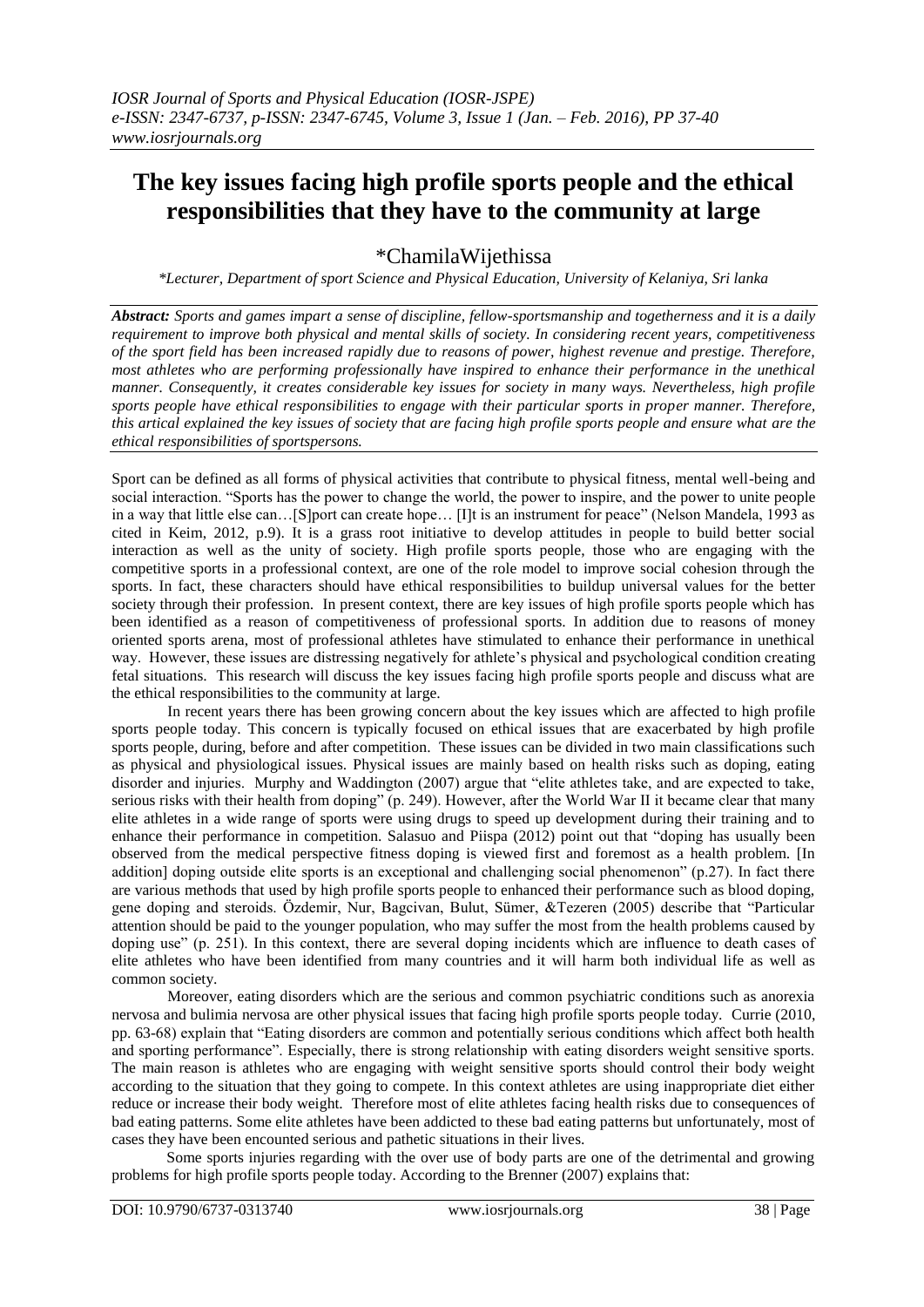"Overuse injury is micro traumatic damage to a bone, muscle, or tendon that has been subjected to repetitive stress without sufficient time to heal or undergo the natural reparative process. However, injuries tend to be more common during peak growth velocity, and some are more likely to occur if underlying biomechanical problems are present" (p. 1243).

In this context overuse injury is the serious issue which is negatively affecting for sports performance as well as general health with long term consequences. In considering present world, most athletes who engage with sports previously are facing considerable long term injuries due to reason of over practice.

In addition to the above problem, most researchers have been determined that aggressive behavior is one of key physiological issue that facing high profile sports people today. Sport is one of the key determinant factor to balance the human body as well as the mind. In fact athletes should improve their aggression behavior as a strategy of the competition in some particular sports. Mărăș escu (2014) explains that

"interpersonal aggressive behavior in sports combined with violence among men who participate in contact and team sports, the effects of power sports participation on antisocial behavior, the processes underlying sports aggression, and youth sports' possible influences on antisocial and prosaically behavior" (p.98).

It is true that some specific sports use aggressive behavior during competition according their purpose. However this situation badly affects athlete's mental wellbeing. On the other hand, some children are imitating these characters and their actions which relevant with aggressive behavior for their day to day life and it will negatively effects for those children.

"Gamesmanship is built on the principle that winning is everything" (Hanson & Savage, 2012). Sportsmanship is the opposite concept of gamesmanship and Hanson & Savage (2012) explain that, it is basic concept of sport which is understand the connection between sportsmanship and gamesmanship. Furthermore, that particular understanding can create ethical behavior of athletes in the competition. In addition, the ethical responsibilities in sports, mainly based on attitudes and behavior of sportsmanship. Sport is a one of the key strategies to overcome social issues and it has the potential positive impact for community in society. In this context there are ethical responsibilities that high profile sports people have to consider in their profession to encourage the community for better the world. Davies (as cited in Smith &Westerbeek, 2007) "high-profile role for sport in tackling global and community challenges of health, peace development and ethics" (p.49). Therefore, sport has become a powerful communicator for spreading out ethical messages for society through high profile sports people today. Hanson & Savage (2012) point out Sportsmanship is the model to encourage character development in sports and it can communicate wide concept to society in a good manner. For instance sport can develop the healthy and peaceful society through physical activities and mega events. Therefore, high profile sports people are the characters that behave as a role model for community in an effective way for social mobilization. In addition, high profile sports people can emulate both participants and spectators of sports to positive involvement. White (as cited in Smith &Westerbeek, 2007) explain that "children are tend to improve their self-esteem, advances of good citizenship, fosters the value of mastery and cooperation, and encourages a physically active life style" through role models in sports (p.50). In fact athletes can help to develop the healthy society through their roles and athletes have the responsibility to communicate the value of sport for the community in an ethical manner.

In addition to the role model, high profile sports peoples should respect the basic values of sports which are recommended from both ancient and modern Olympic Games. According to the international Olympic committee, Olympism is a philosophy of life, exalting and combining in a balanced whole the qualities of body, will and mind. According to the Simon (2007) "sports values can express simply mirror, reflect or reinforce to other values found in wider society" (p.35). Moreover sports can "emphasize capitalize values" (p.35) in society through performance of high profile sports people . Moreover these moral values are not only beneficial for sports people but also beneficial for the whole world to make the better society. Due to this reason, high profile sports people should respect values in sports as one of ethical responsibility of them.

Moreover, fair play which is following rules and regulations in the game is another important ethical responsibility that every athlete should consider during their competition. On the other hand, the way of engage with sport competition is a form of language for the communicate real meaning of the sports. In this context, athletes can present the main objectives of sports through competition for society. According to Butcher and Schneider (2007) "respect of the game is a rich and powerful conception of fair play" (p. 137). In addition it is the readymade solution to the issues of fair play such as doping and cheating. Fair play which is relevant with moral and psychological is intrinsic motivation for society who engage to sports. Butcher and Schneider (2007) describe "it is an attempt to ground the treatment of actual sporting concerns and issues on philosophically sound foundation" (p.138). In considering today, many high profile athletes are taking drugs to enhance their performance and some are facing the negative consequences of drugs. In this context, they are cheating the competitions because of prestige, global power and money, but this is not what they should do for good sportsmanship. Therefore all athletes have the ethical responsibility to compete under the rules and regulation of the sport.